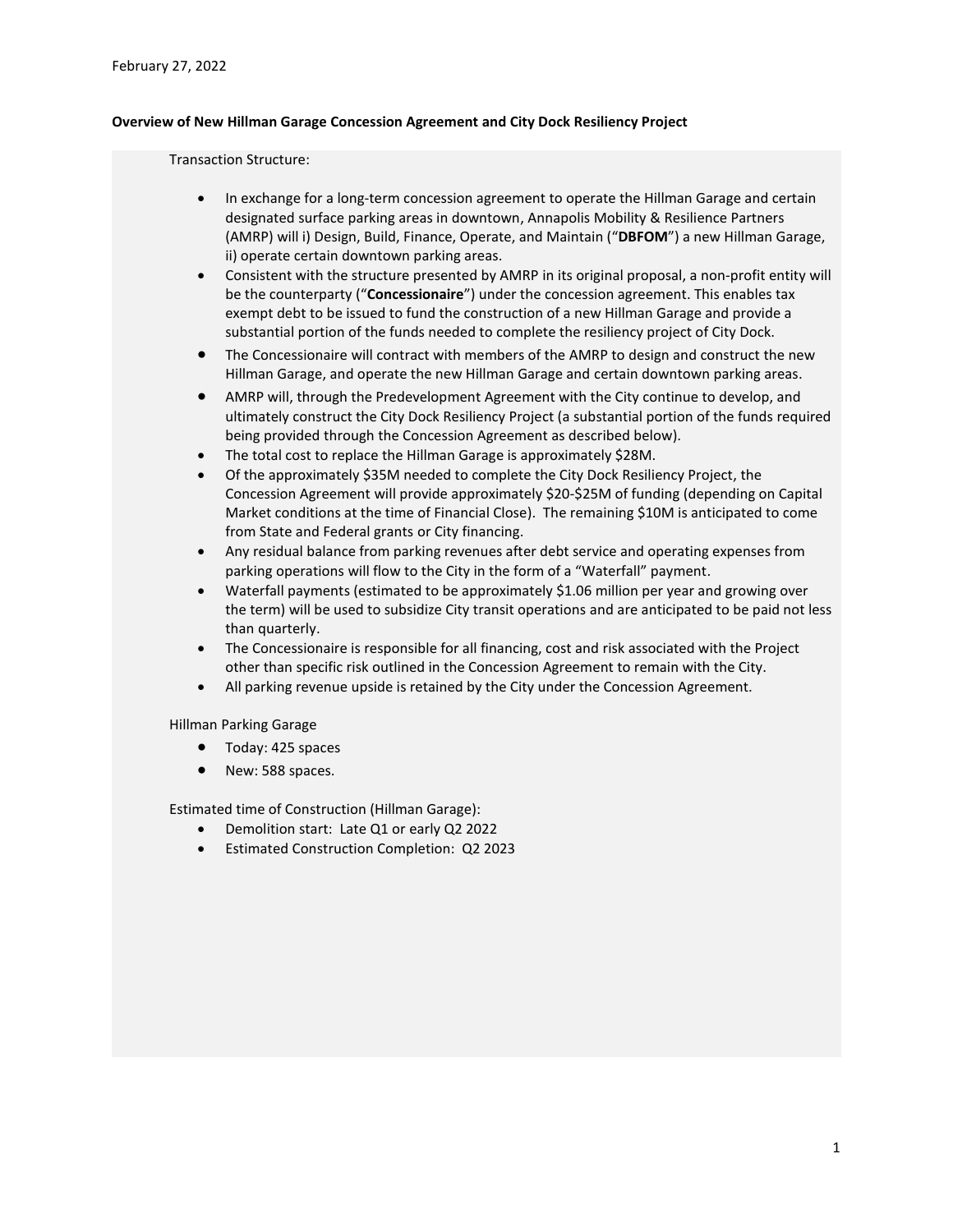# **A. NEW HILLMAN GARAGE AND ADJACENT PARKING CONCESSION**

**1. Parties** The City of Annapolis, Maryland (the "**City**") and a non-profit company ("Concessionaire")<sup>1</sup>. The use of a non-profit counterparty was selected in order to reduce the financing costs of the project through the issuance of tax-exempt senior debt, and is consistent with the structure presented by AMRP as part of its original proposal.

## **Developer**

The Concessionaire entity will contract for many of the services described herein with members of Annapolis Mobility & Resiliency Partners ("AMRP") consisting of:

- o Amber Infrastructure (Developer)
- o Whiting Turner (General Contractor)
- o Walker Parking (Lead Designer)
- o Premium Parking (Parking Operator)
- **2. Concession Grant** The City shall grant to Concessionaire the exclusive right and obligation to finance, design and construct, and operate and maintain the New Hillman Garage and certain Adjacent Parking Assets (collectively the "**Parking System**") for the term of the Concession Agreement ("**CA**"). The grant to Concessionaire in the CA shall be contractual and not a lease or other conveyance of real property interest. The Concessionaire will contract with Annapolis Mobility and Resilience Partners LLC ("Developer")<sup>2</sup> to perform many of its obligations under the Concession Agreement.
- **3. Term** 30 years from completion of the design and construction of the New Hillman Garage.

# **B. FINANCING RESPONSIBILITY**

- **1. Responsibility** Concessionaire shall be responsible for financing (through senior debt and a subordinate loan) (i) the cost of the work to complete the design and construction of the Project, (ii) the concession payment to be made to the City at Financial Close (iii) reimbursement of costs incurred under the Pre-Development Agreement ("**PDA**") between the City and AMRP, budgeted cost in the PDA for the development of the City Dock project and payment, and (iv) associated financing and development cost. Any such debt financing shall be an obligation of Concessionaire and non-recourse to the City.
- **2. Financial Close** The CA shall contemplate that the City shall provide customary assistance to Concessionaire in achieving "Financial Close" (satisfying lenders' conditions to disbursement of the Project's financing), such as providing disclosure regarding the City and entering into a consent and agreement with an agent of the lenders acknowledging the assignment as collateral of Concessionaire's interest in the CA and the lenders' right to cure any default of Concessionaire under the CA.

 $\overline{a}$ 

<sup>&</sup>lt;sup>1</sup> AMRP is working with MEDCO for the issuance of the bonds

<sup>&</sup>lt;sup>2</sup> Entity that will function as Developer/ Manager subject to change – but will be a wholly-owned subsidiary of Amber Infrastructure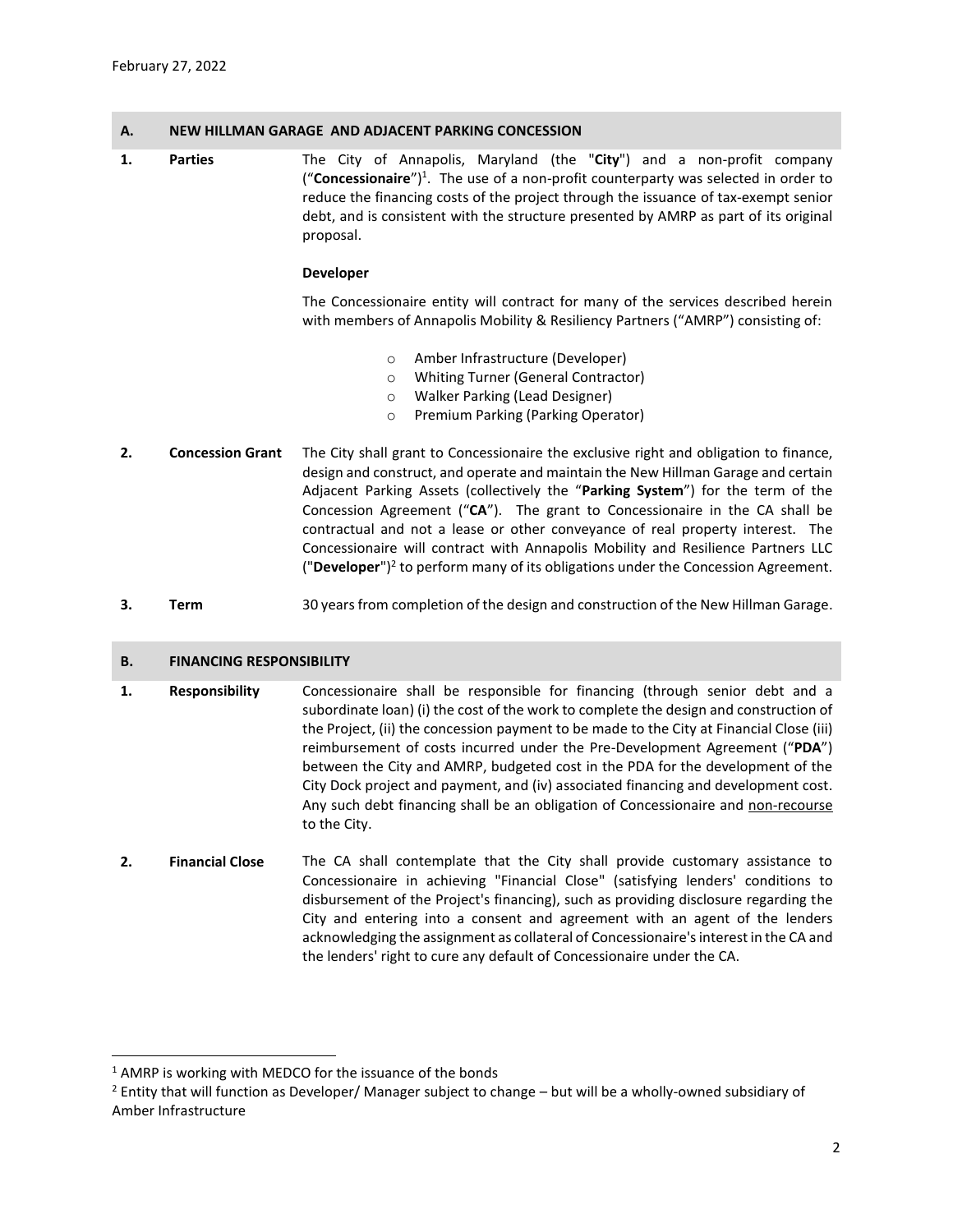**3. Concession Payment at Financial Close** Upon Financial Close, with the proceeds of the initial disbursement of the Project's financing, Concessionaire shall pay to the City the concession payment of approximately \$20-\$25 million depending on capital market conditions at time of Financial Close.

### **C. DESIGN AND CONSTRUCTION WORK**

- **1. General** Concessionaire shall be responsible for performing all design and construction ("**D&C**") work required to complete the Project.
- **2. D&C Requirements** The design and construction scope and technical requirements will be set forth in an annex to the CA, and will be based on design work performed pursuant to the Pre-Development Agreement.

Any D&C work change orders initiated by either Party after execution of the CA will be subject to (i) compensation available to fund performance of the change and any resulting increases to O&M costs and (ii) limitations on scope changes that could impact revenues available to service financing on a timely basis.

**3. D&C Completion** The CA will include a process for certifying completion of the D&C work and the commencement of operation of the Project and a long stop date by which such completion must occur.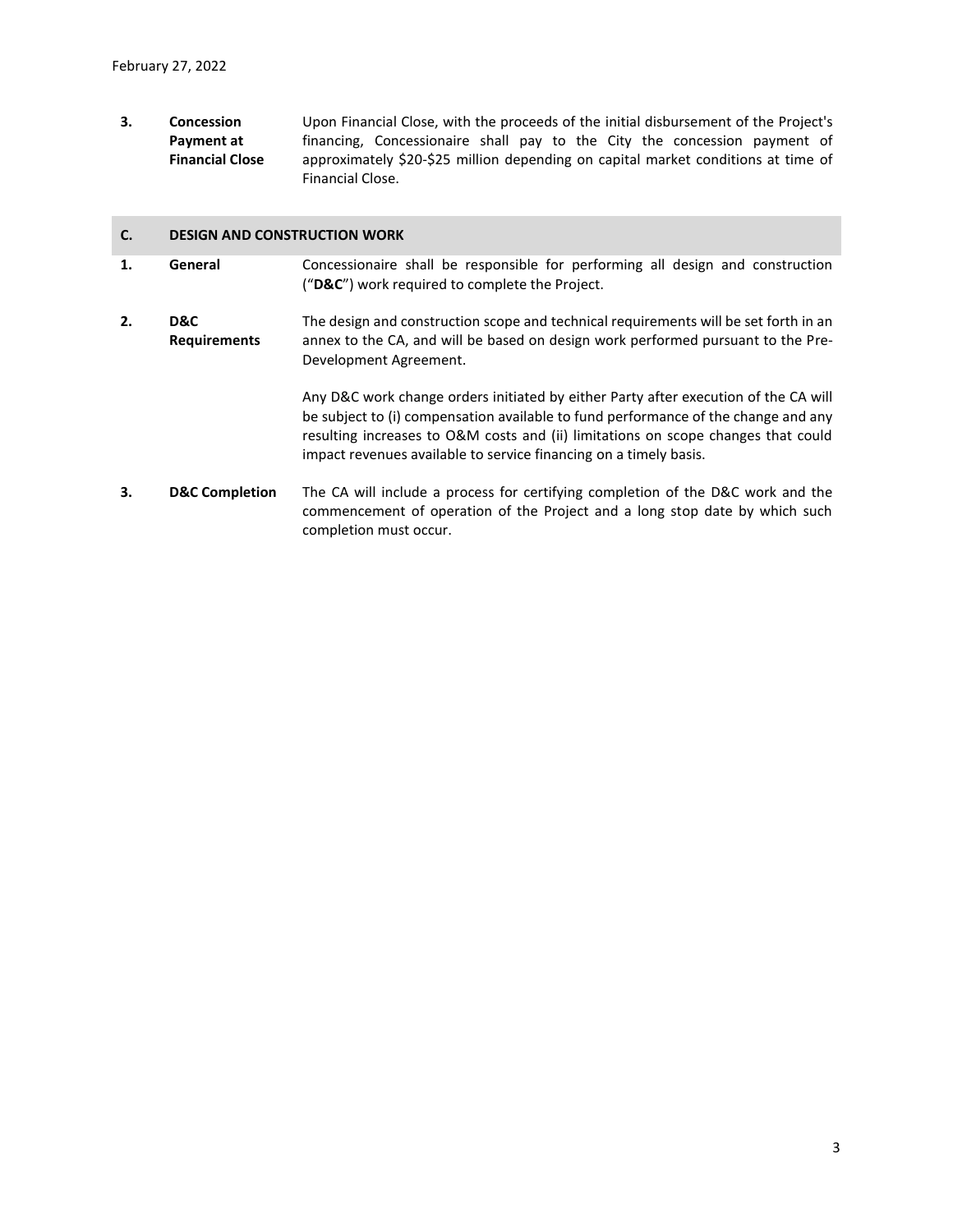**4. Supervening Events** Concessionaire to be afforded additional time to perform the D&C work to the extent impacted by customary supervening events that are outside the control of the Parties, such as: force majeure events, discovery of unknown geotechnical or other site conditions, changes in law, adverse court rulings (unrelated to Concessionaire).

> Any additional cost of the performance of the D&C work resulting from a supervening event will, depending on the type of supervening event, will be covered by either (i) use of contingency in the Guaranteed Maximum Price ("**GMP**") of Concessionaire's contract with its D&C contractor, (ii) dedicated Concessionaire reserve fund, (iii) dedicated City reserve funded from project financing or (iv) as a compensation paid by City under the CA.

Supervening Event Risks borne by City:

Unforeseen circumstances:

- **•** Force Majeure
- Hazardous Materials, Archeological, Endangered Species to the extent not identified or reasonably inferred from the studies
- Change in law
- Injunction or restraining order, litigation

### Open issues:

- Permitting delays from authorities other than the City,
- Failure of utilities to cooperate

Supervening Event Risks borne by Concessionaire:

 First \$500,000 for most risks, but excluding hazardous materials, litigation, change in law and City caused damages

### **D. OPERATIONS AND MAINTENANCE WORK**

- **1. General** Concessionaire shall be responsible for operating and maintaining (i) the New Hillman Garage from D&C work completion and (ii) the Adjacent Parking from Financial Close.
- **2. O&M Performance Requirements** The O&M work performance requirements will be set forth in an annex to the CA, and informed by the standards in the City's existing parking management contracts.

Any O&M work change orders initiated by either Party after execution of the CA will be subject to (i) increases to O&M costs and (ii) limitations on scope changes that could impact revenues available to service financing on a timely basis.

**3. Parking Fee Collection** The Concessionaire shall be responsible for billing, collection, and receipt of payment of all parking fees with respect to the Parking System. The CA shall contemplate the natural transition from meters to mobile app fare collection for the Adjacent Parking and agreed parameters regarding eligible mobile apps.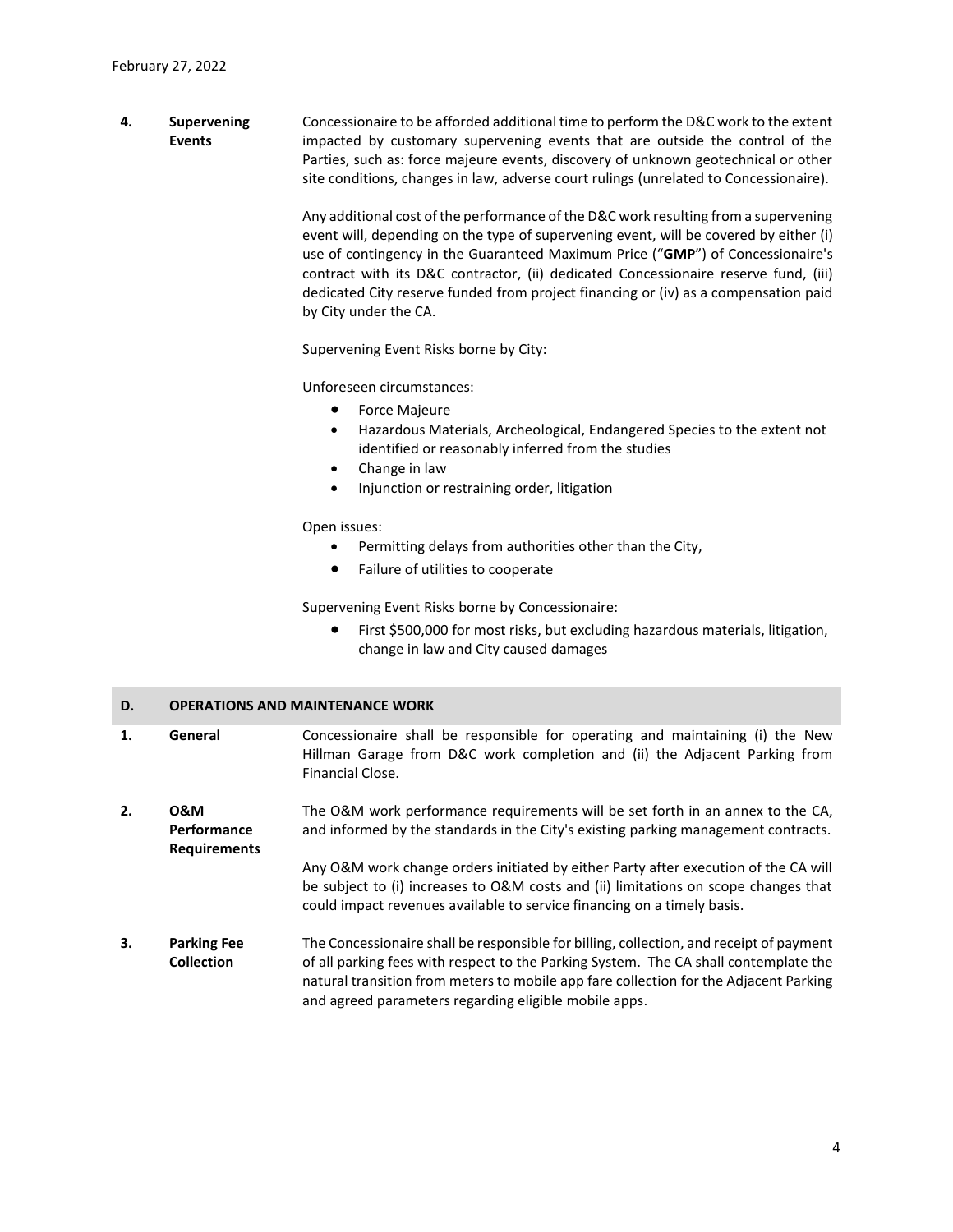**4. Enforcement** Parking violations enforcement to be the responsibility of Concessionaire (i) from completion, with respect to the New Hillman Garage and (ii) from Financial Close, with respect to the Adjacent Parking.

> Parameters for setting violation fines, and application of collected fines, (as established by the City) to be addressed in the CA.

- **5. Multi-use Garage Spaces** At the City's discretion, certain multi-use areas in the garage<sup>3</sup> may be temporarily used for events or other purposes that preclude parking during such time; subject to limitations on such uses that could impact revenues available to (i) cover any additional O&M costs incurred by Concessionaire in connection with such use and (ii) service financing on a timely basis.
- **6. Supervening Events** Concessionaire to be excused performance of the O&M work to the extent impacted by customary supervening events that are outside the control of the Parties and generally not insurable, such as: force majeure events, changes in law, adverse court rulings (unrelated to Concessionaire). Any additional cost of the performance of the O&M work resulting from a supervening event to be covered either (i) through net revenues available under the CA or (ii) as a compensation event under the CA.

### **E. PROJECT REVENUES**

 $\overline{a}$ 

**1. General** All parking fee revenues from the New Hillman Garage and Adjacent Parking from D&C Completion to be deposited in Concessionaire's revenue account (which will be a collateral account pledged to Concessionaire's lenders' collateral agent)<sup>4</sup>.

> Funds in the revenue account shall be required to be applied on a monthly basis to Project obligations in a "waterfall" of priorities including, e.g.: Project O&M costs; funding any required reserves; financing cost (senior debt service subordinate loan payments). Funds remaining after application to Project obligations will be released to the City on a periodic basis (anticipated to be not less than quarterly, subject to the agreement of Project lenders).

**2. Fare Setting** Parking rates will be established by the City in accordance with provisions in the CA, based either on maintaining a minimum debt service coverage ratio, tied to CPI or as recommended by an independent parking consultant. The final methodology will be determined after review of the structure by rating agencies and financing underwriters.

<sup>&</sup>lt;sup>3</sup> Multi-use areas assumed to be limited to spaces on first floor immediately adjacent to Gorman St. and top parking deck.

<sup>4</sup> Net parking revenues collected from the Adjacent Parking from Financial Close to D&C Completion to be deposited in account designated by City – i.e. parking revenues from City Dock Parking Area during construction will not form part of revenues used to finance project.